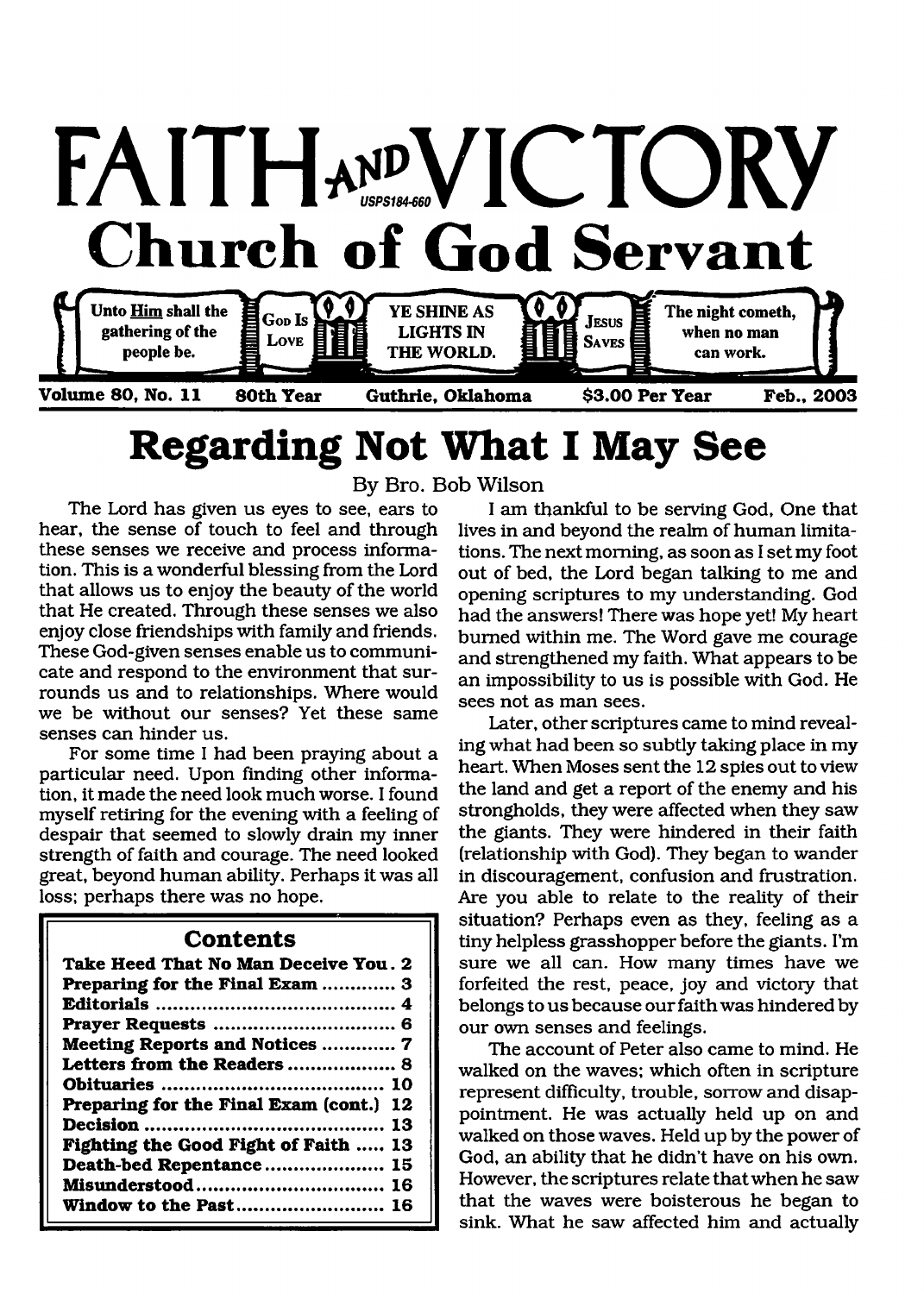hindered his faith. I'll have to confess that I too have been affected negatively, many more times than I like to recall, by what I heard, saw or felt along my Christian journey.

I have been challenged by a text found in Ecc. 11:4, "He that observeth the wind shall not sow; and he that regardeth the clouds shall not reap." Oh how human we can be, so easily affected by what we see when it comes to God's work in spreading the gospel. Perhaps we see someone that from the surface appears to have no desire for God. From all appearances they are going the wrong direction and seem to like it. We can withhold sharing the gospel, as the Lord provides opportunity, because they appear to be uninterested. It is important to note that we as humans have a way of denying or disguising inner needs that we may have. Perhaps we see those that have found the deepest depths of sin and their life seems to be one big tangled up mess. Consequently, we can get certain types of people in our mind, thinking they would make a good Christian if they were saved. Yet the truth is that all can make good Christians if they were saved. The new birth is a new creation that goes beyond human abilityit is a miracle of new life. God can still untangle big messes. Let us continue to sow in hope beside all waters.

A scripture that relates vitally to our stability in the Christian life is found in Isaiah. He encourages us that our strength is to sit still. What does it mean for us to sit still? Especially, in a hustle, bustle culture. To still our feelings, emotions, thoughts and ideas into quiet submissiveness is not always easy but an important goal for the Christian. It is failing at this juncture that I (perhaps you) have presumptuously gone in my own strength, my own opinions and ideas only to once again meet failure and discouragement. Our own human reasoning can look so attractive and yet be so deceptive.

Psalms 27:1 admonishes us to "wait on the Lord: be of good courage, and he shall strengthen thine heart: wait, I say, on the Lord." Is being still and waiting on the Lord just a "cop out" to not do anything; an excuse? Or is there a divine reality that every heart can personally experience of the strength, stability and glory of the Lord when it comes to us through His living Word. Not just a letter that carries no application or substance. But one that is alive with strength, hope, courage and has been anointed by God to accomplish a specific purpose. Stilling ourselves and waiting puts you and me in a position to be able to see and hope beyond our present circumstances.

There will always be giants that appear and feel so overwhelmingly insurmountable. Perhaps they are giants of difficulty, temptation, persecution or hurt. Perhaps it is a walled in, fortified area in my own life that gives me difficulty time and time again. Let us be encouraged to understand that they will fall in time when consistently confronted with the anointed Word living in us.

Dear saints, let us not focus on the things which are seen. The Lord still has the fullness and answers to meet every need and challenge we may face in life. He is still God!

### **DEXERGEX**

# **"Take Heed That No Man Deceive You."**

**By Bro. Larry Abbott**

In Matthew 24, the disciples asked Jesus of the signs of His coming and of the end of the world. The very first thing Jesus told them was, "Take heed that no man deceive you." It seems Christ's greatest concern was that we know and understand the truth. In John 14:6 Jesus said, "...I am the way, the truth, and the life:..." He told His disciples that He would send them a comforter. In John 16:13 He said, "Howbeit when he, the Spirit of truth, is come, he will guide you into all truth:..."

There is a great need among God's people to be purged of self and the world so we can

operate in God's realm. When we learn to operate in the realm of the Holy Spirit, it is remarkable how much closer to God we feel, and how much of Himself He will reveal to us. Being filled with the Spirit is a continuous appropriation, it is not some great "high and mighty," "once in a lifetime" moment where you experience the fullness of the Spirit and from then on you are at an all time "high" that never wanes. It takes a continual seeking and searching for His wisdom and understanding to know how we are to walk before Him. We need the Spirit's protection to keep us from becoming deceived.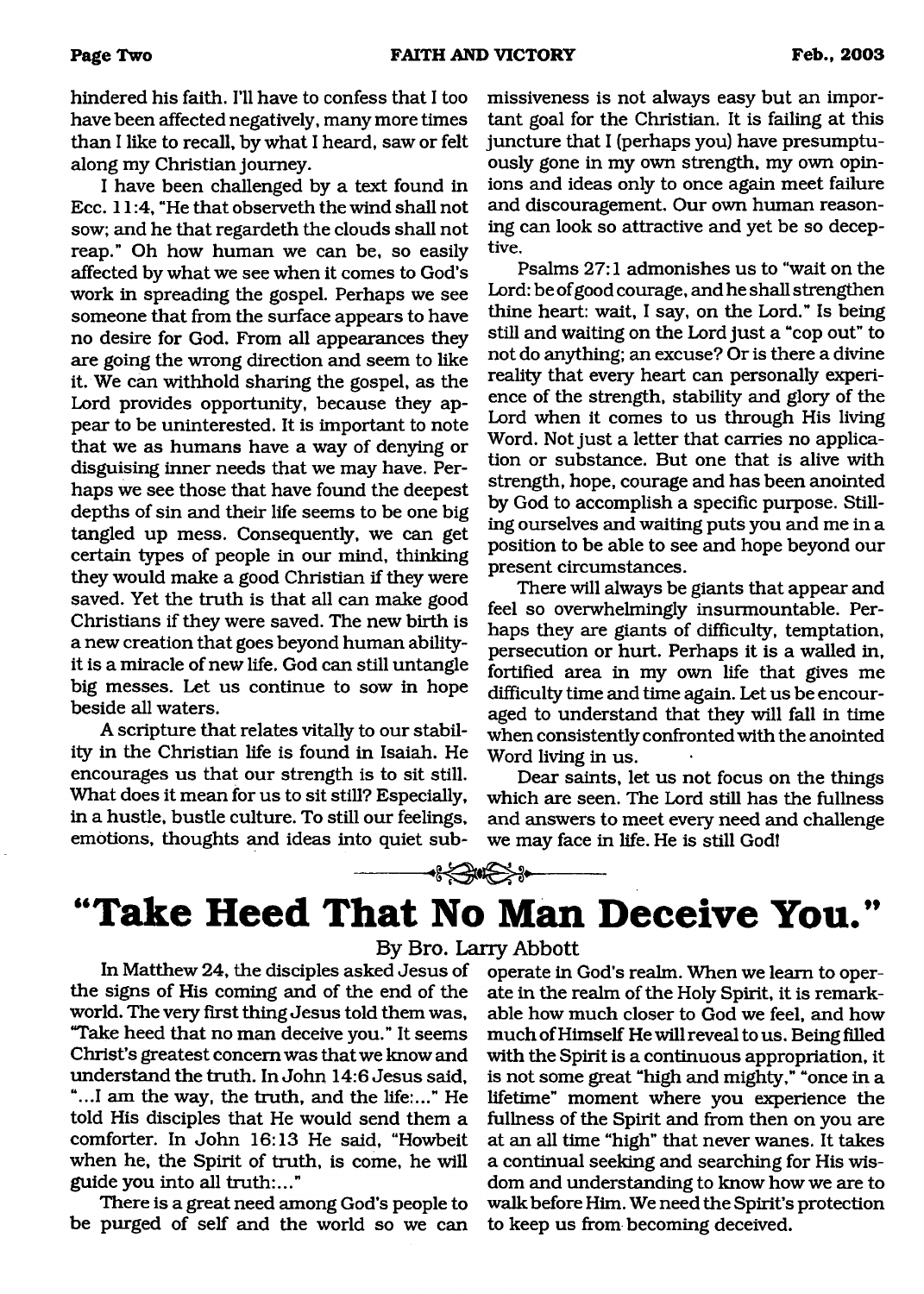The devil has many things in the religious world to "influence" us. He is operating in these last days under a great "spirit of influence. " If he can't persuade us to become too "strict" on a standard, he will show us a way that is less than what the Bible teaches. He appeals to the flesh. Keep in mind, the devil's main work is to deceive. The apostle Paul said, "We are not ignorant of his devices." Dear ones, can we see the desperate need of the Holy Spirit to make us sensitive to the truth of God's Holy Word? The truths that have been handed down to us are so valuable.

When the children of Israel crossed the Jordan River, they were commanded to take twelve stones "out of the midst of Jordan, out of the place where the priests' feet stood firm," and they were placed in the land of Canaan for a memorial to their posterity. Today we have a heritage from which to draw our faith and trust in the living God that is so rich and deep. We have seen and experienced God's salvation delivering from the bondage of sin, His healing power to raise the sick, and His never failing grace to help His people in times of trouble. We want to proclaim that God is well able to do

these things today! People are definitely changing and losing their fear of God, but, praise His holy name, our God can never change! Isaac digged again in the wells of his father, Abraham, and called them by the same names. (Gen. 26:18.) Oh, how we need to dig deep in the wells of our fathers—the early brethren. Those wells of deep sincerity, deep humility, deep devotion, deep spirituality, deep godliness and deep holiness of life. We must separate ourselves from the evils of the world and worldly things. Proverbs 22:28 says, "Remove not the ancient landmark, which thy fathers have set." When holy men of God have tried and proven God's Word and ways, let us consider the value to take heed to the truth that has been given to us.

May God help us to live a consecrated, dedicated, separated life unto God which characterized the saints of the early church. Paul said, "Be filled with the Spirit." This is what we need today. The Holy Spirit's protection is so valuable to our eternal soul, and to the glorifying of God's kingdom on earth. Let us all remember the words of Christ. "Take heed that no man deceive you."

May God bless His children everywhere.

 $-$  -  $\sqrt[3]{2}$   $\sqrt[3]{2}$  -  $-$ 

# <span id="page-2-0"></span>**Preparing for the Final Exam**

**By Sis. Connie Sorrell**

Have you ever been eager to take an examination, a school exam, a driving exam, a college exam or a job exam? Most of us will agree that exams usually make us anxious, concerned about the outcome. Before an exam, a person will study the material that will prepare them to make a good score. Then when the appointed time comes for the written or oral examination, they will be ready.

We will take the greatest examination of our lives after we die. In Hebrews 9:27 we read, "And as it is appointed unto men once to die, but after this the judgment." Just as death is certain for each one of us, so is the final exam given by God. "Because he hath appointed a day, in the which he will judge the world in righteousness by that man whom he hath ordained;..." Acts 17:31. "In the day when God shall judge the secrets of men by Jesus Christ..." Rom. 2:16.

There will be no escape from this last examination of life and the first score will be the final outcome. Either a person will go to heaven to live with Jesus and the angels forever, or to the burning hell prepared for the devil and his angels for eternal torment. (Mat. 25:31-32; Rev. 20:12; Jude 14-15.)

Since we know this final judgment day or appointed examination is coming, doesn't it seem reasonable to prepare ourselves for it? Wouldn't it be sensible to take pretests over our lives before we come to the final exam? King David wrote, "Examine me, O Lord, and prove me; try my reins and my heart." Psa. 26:2. While we have time on earth to make positive changes in our lives, we should ask the Lord to examine our hearts and see if there be any failing defect in us.

(Continued on page 12)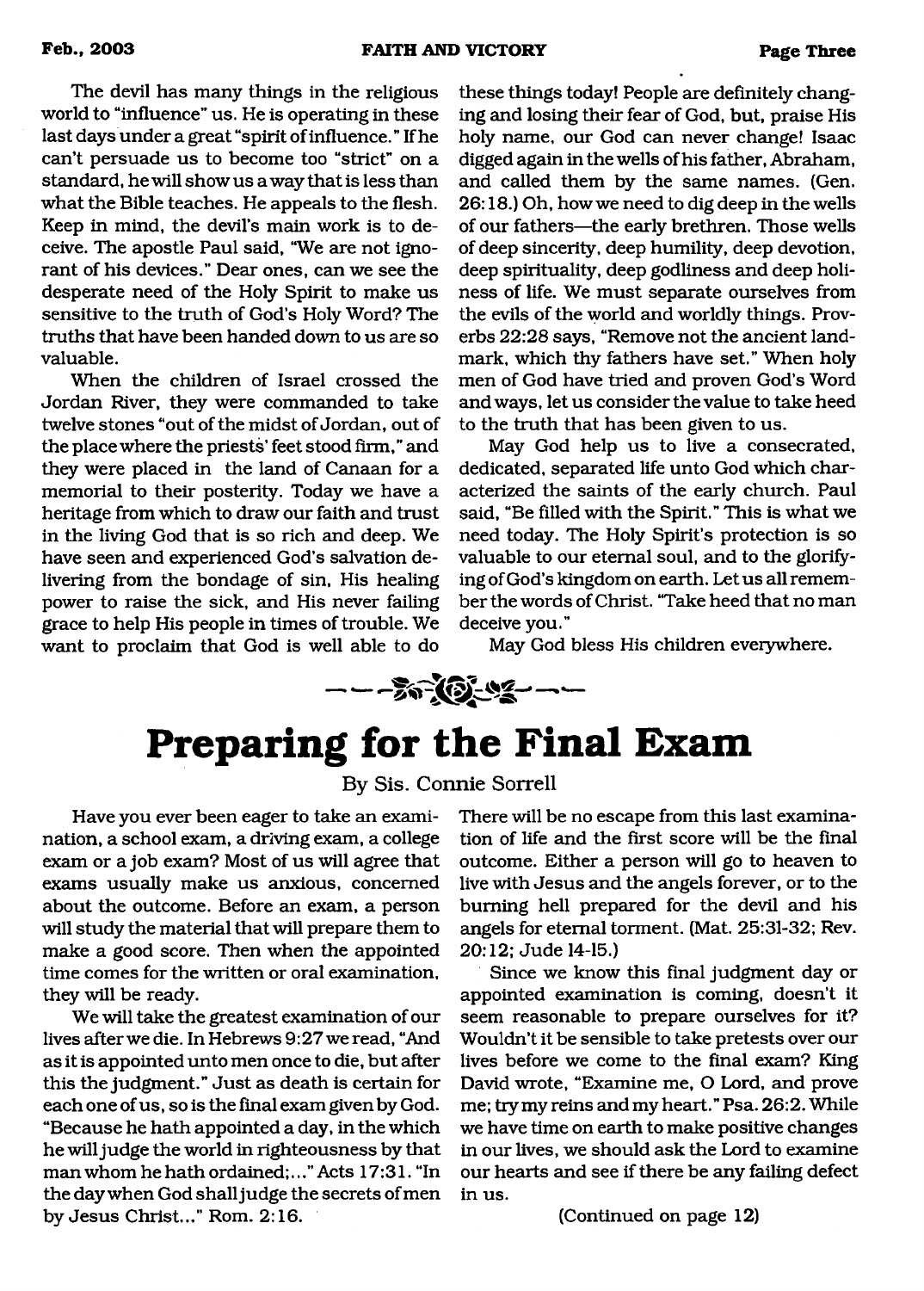### **FAITH AND VICTORY 16 PAGE HOLINESS MONTHLY** ------

This non-sectarian paper is edited and published in the interest of the universal CHURCH OF GOD each month (except August of each year, and we omit an issue that month to attend camp meetings), by Willie Murphey, and other consecrated workers at the FAITH PUBLISHING HOUSE. 4318 S. Division. Guthrie. OK 73044 (USPS184-660).

(Periodical postage paid at Guthrie, OK)

Notice to subscribers: When you move or change your address, please write us at once, giving your old and new address, and include your zip code number. The post office now charges 60 $\epsilon$  to notify us of each change of address.

Dated copy for publication must be received by the 18th of the month prior to the month of issue.

#### **SUBSCRIPTION RATES**

Single copy, one year..................................................... \$3.00 Package of 5 papers to one address, one year ......... \$12.00 Larger quantities are figured at the same rate.

This publication teaches salvation from all sin. sanctification for believers, unity and oneness for which Jesus prayed as recorded in John 17:21, and manifested by the apostles and believers after Pentecost. By God's grace we teach, preach, and practice the gospel of the Lord Jesus Christ-the same gospel that Peter. John, and Paul preached, taught, and practiced, including divine healing for the body. James 5:14-15.

Its motto: Have faith in God. Its object: The glory of God and the salvation of men; the restoration and promulgation of the whole truth to the people in this "evening time" as it was in the morning Church of the first century; the unification of all true believers in one body by the love of God. Its standard: Separation from sin and entire devotion to the service and will of God. Its characteristics: No discipline but the Bible, no bond of union but the love of God, and no test of fellowship but the indwelling Spirit of Christ.

Through the Free Literature Fund thousands of gospel tracts are published and sent out free of charge as the Lord supplies. Cooperation of our readers is solicited, and will be appreciated in any way as the Bible and the Holy Spirit teach you to do or stir your heart. "Freely ye have received, freely give." Read Ex. 25:2; I Chron. 29:9; II Cor. 9:7; and Luke 6:38.

Freewill offerings sent in to the work will be thankfully received as from the Lord. Checks and money orders should be made payable to Faith Publishing House. All donations are tax deductible.

A separate Missionary Fund is maintained in order to relay missionary funds from our readers to the support of home and foreign missionaries and evangelists.

In order to comply with Oklahoma laws as a non-profit religious work, the Faith Publishing House is incorporated thereunder.

#### **FAITH PUBLISHING HOUSE**

**P. O. Box 518, 4318 S. Division. Guthrie, OK 73044 Office phone numbers: 405-282-1479, 800-767-1479; fax number: 405-282-6318. Internet address: <http://www.faithpublishing.com>**

**Postmaster: Please send address corrections to: Faith Publishing House, P. O. Box 518, Guthrie, OK 73044.**



I remember some years ago taking a hearing test. They had me to put a pair of headphones on and the examiner played different tones through the headset with varying intensity. I was

supposed to indicate when I heard the tone and which ear I heard it in. Obviously the purpose of the test was to determine if I could hear and what I could hear. Our ability to hear is a wonderful blessing that has

been given to mankind. The delicate, sensitive mechanism that was engineered by God to allow us to hear is a miracle of His creation.

I have noticed children sometimes when their parents speak to them in a normal, audible voice, that it seems they do not hear. It is almost as if they have a hearing impairment. Perhaps the parent tells the child, "quit kicking the bench" and the child appears not to hear and keeps right on kicking the bench. The parent sometimes thinks, well the child didn't hear me. I will have to speak louder so they can hear me. They then raise their voice and tell the child, "Quit kicking the bench." What happens at this point may vary with the individual family and child. The child may suddenly be able to hear and stop the disturbing activity, or it may still not seem to hear and continue on. Some parents wind up screaming at their children, others don't because they realize that it is not a hearing problem that the child has.

There are things that can keep someone from hearing besides a problem with their ears. If a person is asleep, they do not recognize what is going on around them. They can become so absorbed in their own thoughts that they don't hear someone call. They can be distracted and not hear. There can be other loud noises that drown out other sounds. They could be so far away that the sound is below the threshold of hearing. And of course, they could be dead. That was the challenge Ezekiel was faced with when the Lord took him to the valley of dry bones and told him to, "...Prophesy upon these bones, and say unto them, O ye dry bones, hear the word of the LORD."

People today are having problems hearing the Word of the Lord, the voice of the Lord and discerning the spirit of the Lord. It is not limited to those who are dead and do not know God, but even those who call themselves His children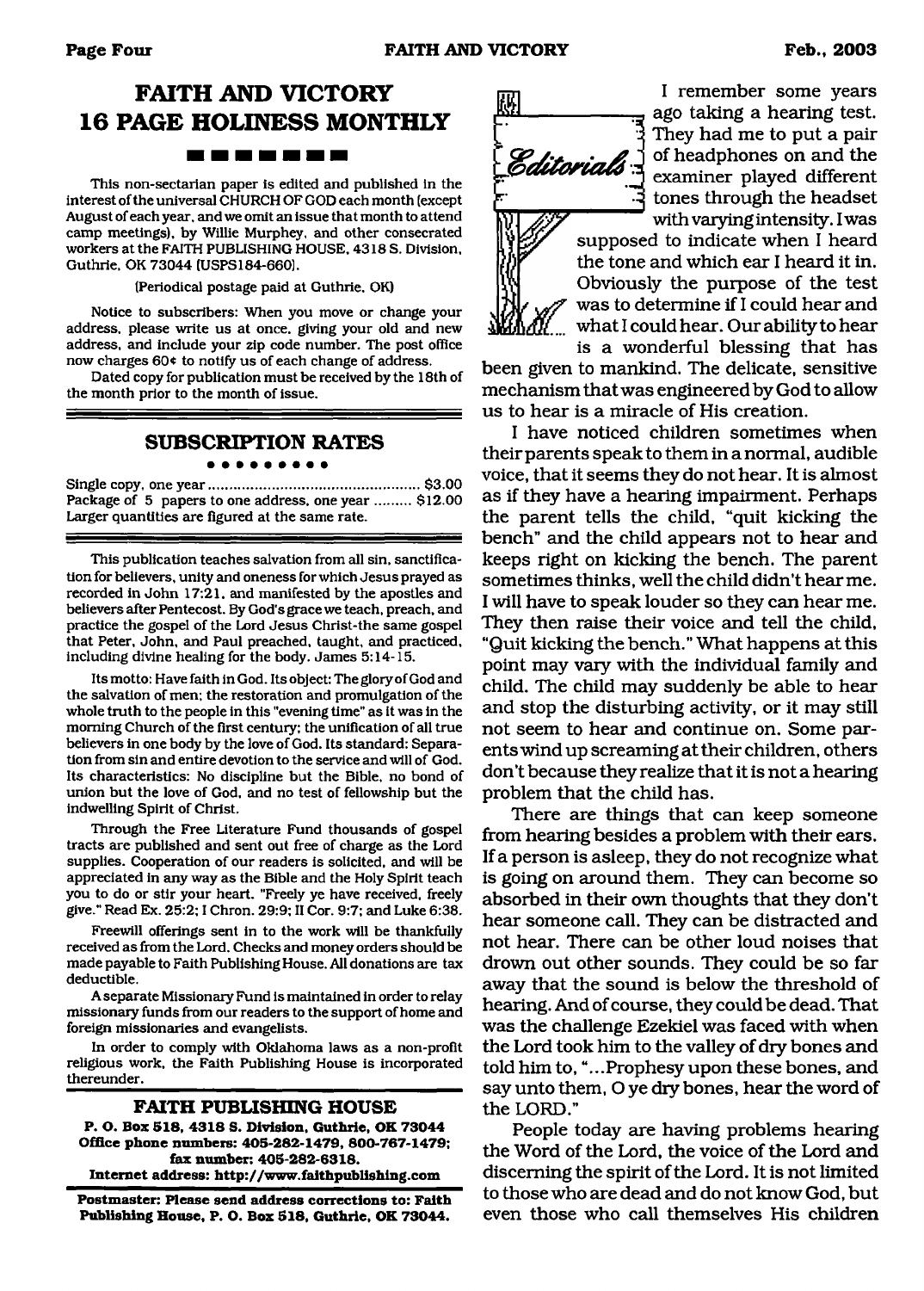and they do have ears. Jesus used variations of the phrase "he that hath ears to hear, let him hear" several times in the New Testament. This hearing problem has not only affected us today, but it has been a problem with mankind since Adam and Eve tried to hide in the garden when the Lord came by. Satan is using many things today to make the hearing problem worse. Sleep, self-absorption and distraction are having a terrible affect on people today.

A few months ago I went into an Ultimate Electronics store that had its showroom packed with the latest full color, Big Screen, High Definition, Dolby Surround Sound home entertainment systems. If absorption and distraction was a problem in Jesus' day, satan certainly has some good tools today. As the new editor of the *Faith and Victory*, I thought, "O, Lord, we don't have a chance. We can't compete with this. Nobody wants to read a black and white paper when they can sit and be entertained with one of these." The Lord made me realize that there are deep yearnings of the heart that still cry out for God. These yearnings are not satisfied simply with entertainment no matter how grand and expensive the machine is. Unfortunately, the entertainment is causing the voice of the Lord to be obscured.

God is gently calling His people to open their hearts and minds to hear His voice today. In the 19th Psalm David wrote, "The heavens declare the glory of God; and the firmament showeth his handiwork. Day unto day uttereth speech, and night unto night showeth knowledge. *There is* no speech nor language, *where* their voice is not heard." The ancient tribes of the earth have heard and worshipped in the light of this call, but God has given us more understanding. He has given us His law and His Holy Word, they have given us much insight into the way that He wants us to live. Yet, man can have the Law and the Word and still be legalistic and oppressive. God wants to give us more in addition to these. He wants to give us His Spirit to abide in our heart and instruct us in the way of Truth and Holiness. For us to be able to live in true Holiness the way God would have us, we must be able to hear the still small voice of His Spirit speaking to our hearts and then we must hearken to His voice. To hearken means to hear intelligently and indicates our intention to obey. In Deut. 28:2 it says; "And all these blessings shall come on thee, and overtake thee, if thou shalt hearken unto the voice of the Lord thy God." The chapter enumerates some of the blessings that will come if we hearken unto His voice.

We, as the people of God, will be able to experience greater unity and manifestations of His presence as we pay closer attention to the voice of His Spirit and not only hear but also hearken unto His voice. He will take delight in us and we will be delighted in Him!

We are happy to report that progress is still being made in the work here at the Lord's Print Shop. We have had our adversities but the Lord is faithful to deliver us. We serve a mighty God. The small book *Life Sketches o f Sarah Smith* has been reprinted. It is ready to be folded and stitched. This book has been out for some time and we are thankful it can be back in stock shortly. The book *Parent and Child* by J. W. Byers is currently on the press being reprinted. It should also be ready in the coming month.

On January 13, a dark cloud hung over the Print Shop. Sis. Janie Woodruff, one of our faithful workers, suffered a stroke that affected the left side of her body. The coordination of her left hand was greatly diminished to the extent that her writing was not legible and her typing skill was greatly reduced. The fact that she is left-handed has made the resulting loss of coordination a great hindrance to her. She did not seem to suffer a lot of pain with it and we are thankful that it appears the Lord has kept it from progressing further since it first occurred. We are earnestly looking to the Lord to help her recover from it's debilitating effect and to control the problems in her body that have caused it.

Sis. Janie is greatly needed here in the work of the Lord. She handles the accounting, invoices and statements on the orders that come in for Gospel literature. She also manages the mailing lists for our publications and keeps our computer files updated with the changes of addresses, new and renewal subscription information. She is one of our main proofreaders and is very helpful in many other aspects of the work. We are grateful for her willingness to serve the Lord here and fill these needed responsibilities.

She has been able to come back to work on a more flexible schedule, and we have observed that the Lord has brought about a marked improvement in her coordination. Our heart is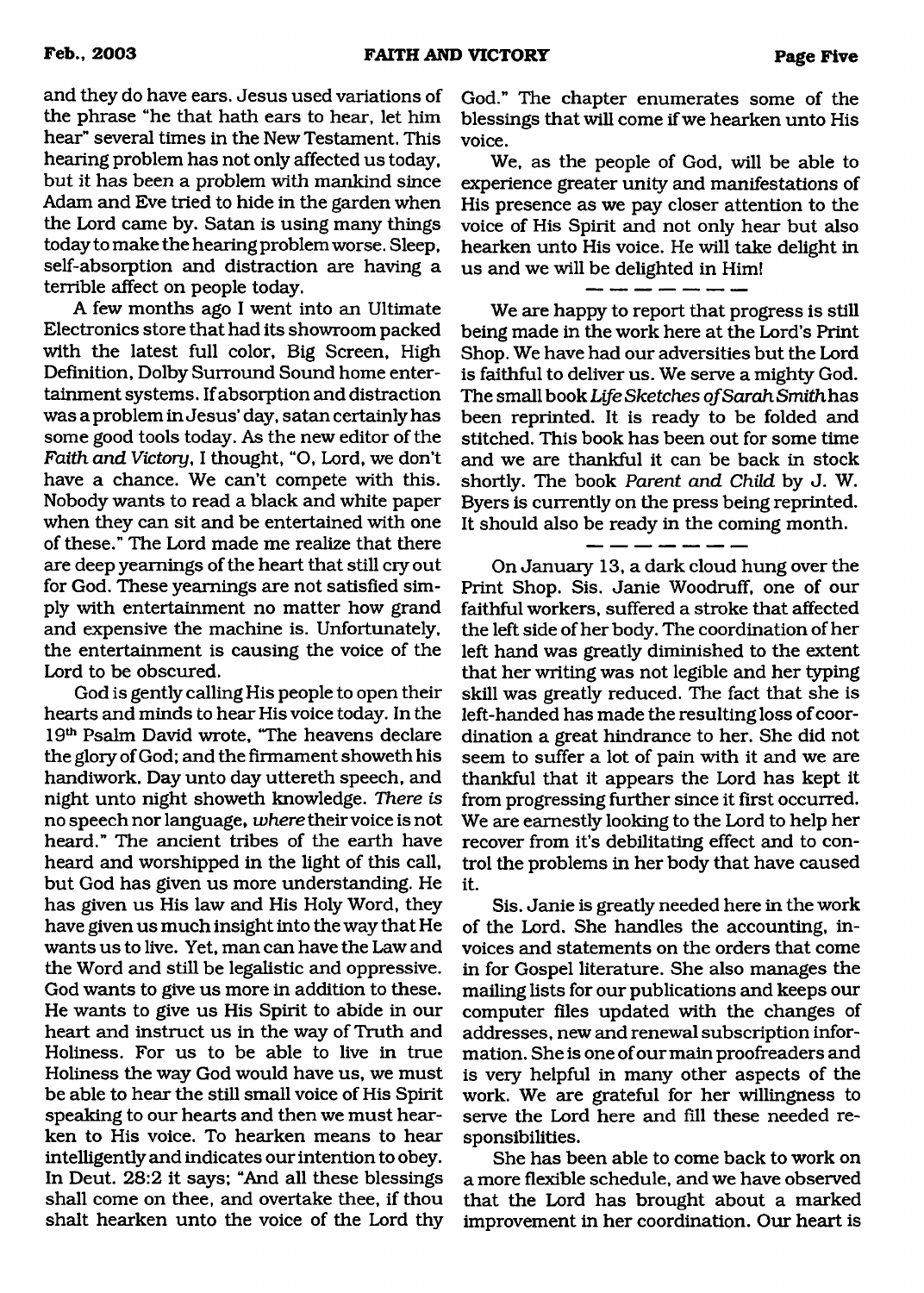lifted to the heavenly Father to completely restore her to health. We also appreciate your prayers for her that this dark shadow will be lifted and bring glory to His name.

- - - - - - -

Next month we are going to remove all of the names on our standing prayer request list except those that have asked to be on it within the last couple of months. I am sure there are some who would still like for their name to be included on the list, so I ask you to call or write us and let us know that you still want your name included.

- -- -- -- --

Camp meeting time will be coming again before we realize it. We would like for you to send in your camp meeting dates this month so we can publish them in time for the saints to plan their vacations. We are looking for the Lord to bless His people with a great outpouring of His spirit this year. Be praying that the work of the Lord will be effectual in reaching the lost and that the Church of God will experience positive growth this year. —Bro. Willie E. Murphey wemurphey@yahoo .com



LA—I am thankful the dear Lord blesses me as He does in soul and body. Bro. Manuel and Sis. Marie Mitchell are still in need of prayer. Continue to remember me in prayer.

—Sis. Velma Mancil

LA—This is another day our Lord has made and I am rejoicing and glad in it! God is still blessing me. I can drive my car and even help others. But I still have back problems and I desire prayer. — — — Sis. Audrey Carver

KY—Please pray for Maneth Clark, soul and body. He is the father of the late Sis. Mary Hughes. Recently a physical affliction has caused him to be unable to walk. —Sis. Priscilla Cooper

### **Standing Prayer Requests**

Sis. Ruby Bell Sis. Lydia Bennett Sis. Alscene Breckenridge Sis. Nellie Brown Bro. Jon Busbee Sis. Mamie Butcher Bro. Nathan Carver Sis. Estelene Cramer Sis. Waneta Creel Bro. Hubert Corteway Sis. Frances Deforth Bro. Dale Doolittle Sis. Elaine Dunn Sis. Eleanor Fingerle Sis. Pearlene Gerald Sis. Esther Gordon Bro. Huey Gordon, Jr. Bro. Lee Hilton Bro. Shawn Howard Sis. Daisy Johnson Sis. Janice Johnston Sis. Eamestine Jordan The Lounds sisters Sis. Mattie McIntyre Sis. Ruth McMakin Sis. Bertha Miles Bro. Allan Miller Sis. Virginia Myers Sis. Dollie O'Neall Bro. O. C. Porter Sis. Melba Powell Sis. Anna Severs Sis. Catherine Shaffer Bro. M. Agenemoh Sidi Sis. Kay Stover The Mitch Taylor family Sis. Anna Mae Thompson Bro. Preston Vulgamore Bro. Curtis Williams, Sr. Sis. Lula Williamson Sis. Esther Wilson

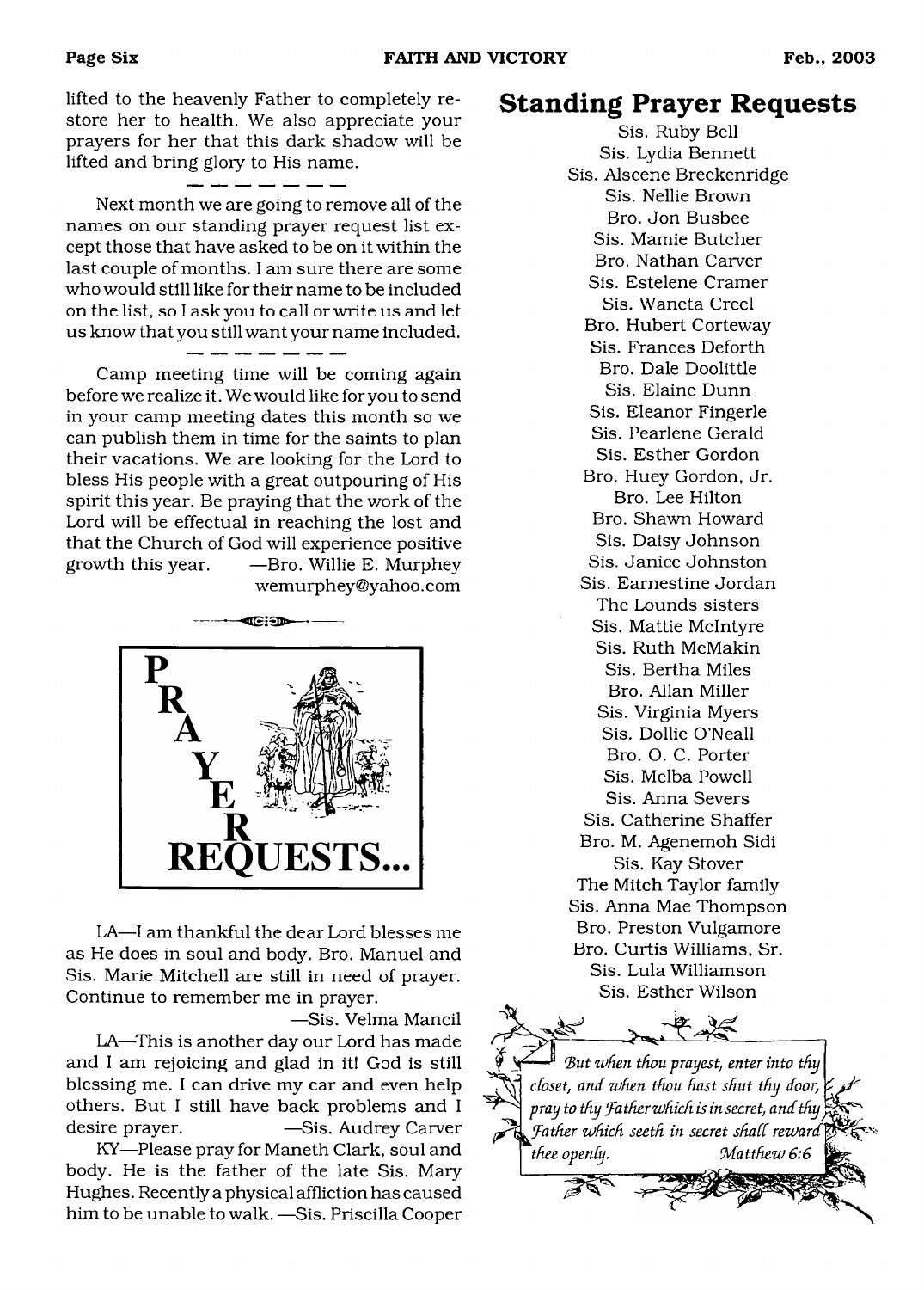### **MEETING DATES**

**Bakersfield, CA (Revival)—Feb. 12-16 Ministers' Meeting (Guthrie, OK)—March 6-8 Alcoa, TN (Sister's Retreat)—June 20-22**

 $\longrightarrow \Leftrightarrow$ 

### **MEETING NOTICES**

#### **REVIVAL MEETING, BAKERSFIELD, CA**

We are praying and expecting a special outpouring of God's spirit at our annual revival, which will be held Feb. 12-16. There will be two services daily at 12.00 noon and 7:00 p.m. Wednesday through Saturday. Sunday school will begin at 9:30 a.m. and Sunday worship services will be at 10:30 a.m. and 2:30 p.m.

We extend an invitation for anyone to come and be with us. We urge you to join us in praying that many will be blessed. For more information contact our pastor, Bro. Hayward Cox, at (661) 836-3877. The Church of God chapel is located at 1802 Virginia Ave., Bakersfield, CA 93307. —Sis. Janice Herring  $\Delta \sim 10^4$ 

#### **GENERAL MINISTERS' MEETING**

Dear saints: Lord willing, there will be a General Ministers' Meeting at The Church of God Chapel in Guthrie, OK. The first meeting will begin Thursday, March 6<sup>th</sup>, at 9 a.m., and the last session will end at 1 p.m. on Saturday, March 8<sup>th</sup>.

We look forward to a rewarding time of fellowship and Bible teachings to enhance the work of the Lord. Interest has been expressed for instructions to establish the young ministers, build faith and encourage all to work more closely together.

We would also like to give attention to Bible topics relative to the ministry. We would humbly ask that any questions be submitted prior to the meeting to allow the ministry time to prayerfully consider them. Please keep your questions brief (three sentences or less) and as concise as possible. Questions can be submitted to the Church of God Ministry by Feb. 15<sup>th</sup>, in care of Bro. Charles Lowe, 1823 North Main, Tulsa, OK 74106, or Bro. James Bell, at the following email address: [triciaskitchen@juno.com](mailto:triciaskitchen@juno.com) or Bro. Keith Fuller, 244 Storer Ave., Akron, OH 44302.

Please contact Bro. Delmar and Sis. Brenda Wilkins at (405) 282-0566 for lodging suggestions. We need to know how many are coming in order to plan for the meals, so please R.S.V.P. soon.

Any freewill offerings for this meeting may be sent to Sis. Brenda Wilkins at 1023 East Prairie Grove, Guthrie, OK 73044.

If you are unable to attend, there will be tapes available upon request. We ask the saints to pray for this meeting, that it will be edifying, uplifting and successful.

Yours for the work of the Lord,

—Bro. Stanley Dickson

#### **ALCOA, TN WEEKEND SISTER'S RETREAT**

A weekend sister's retreat is being planned for June 20-22 for sisters beginning at the age of 25 years old. So that we can have an idea of what you would like to discuss at this retreat, we would appreciate it if you would send in topics and ideas that you would be interested in discussing.

For some time, I have had a burden for the sisters. Please pray that the Lord will have His way and bless this retreat.

Accommodations will be provided. However, if you would like to stay in a hotel, we can provide you with that information.

If you would like additional information, please contact Sis. Mary McDonald at (865) 977-6997 or Sis. Carrie Porter at (865) 984- 2348. If you wish to send your comments via postal mail you may write to Sis Mary McDonald, 117 Dawnybrook Drive, Maryville, TN 37804.

-------**VANCEBURG, KY MEETING REPORT**

KY—The Saints at Vanceburg, KY are very thankful for how the Lord blessed in the weekend services we had Jan. 18-19. Bro. Marty Clevenger and his family felt a burden to come and be with us. Bro. Preston & Sis. Rita Vulgamore also came from Ohio to be in the meeting. Our hearts are rejoicing for the souls that were saved. The presence of the Lord was with us convicting and sweetly encouraging the saints to draw closer to Him.

We appreciate how the Lord has been laying a burden on the heart of His ministers to come to Vanceburg for services since the Lord saw fit to take Sis. Mary Hughes from us. The Lord has promised to "never leave us, nor forsake us" and we are thankful that His promises are true.

—Sis. Priscilla Cooper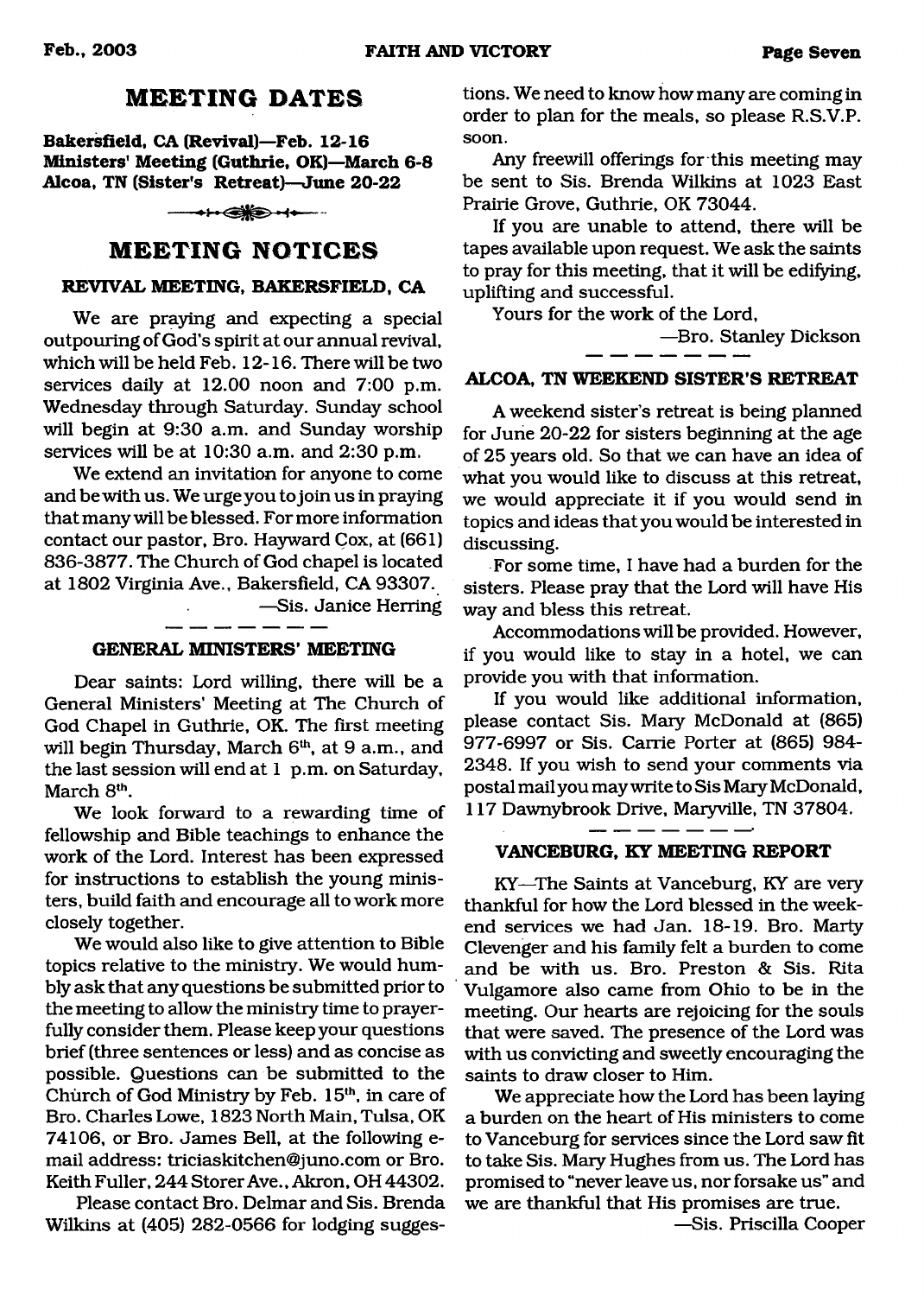

KS—Dear Bro. Willie and saints eveiywhere: May God bless each one in this New Year of 2003. The  $21<sup>st</sup>$  century is moving right along. Let us as saints keep moving right along with Jesus. He is leading us to heaven and He will get us there safely.

The world is in such turmoil with many people believing anything but the right thing. It is so good to know that Jesus is the way and to be fully persuaded to follow Him.

Being a real Christian is a great way to live. We live the more abundant life and have peace and satisfaction. I just love being a saint of God and I mean by His grace to go right on until my crown is won. I invite anyone and everyone to join up with Jesus and experience real ecstasy.

Christian love, —Sis. Shirley Knight \_ \_\_ \_ \_ \_ \_ \_

CA—Dear Workers: Greetings in Jesus' name. Thank you for your recent supply of tracts sent last month. We continue to distribute them, praying they will awaken someone.

We find encouragement in reading articles and testimonies in past yearbooks. Many have passed on but their life still speaks. May the Lord continue to bless the published word.

Sincerely,  $-$ Sis. Olive Davenport

CA—Dear Willie: I am happy to report that all is well with me. I am not the best physically but I am high spiritually. I am enjoying my new home at the Sunset Guest Home in Pacoima. There is much work to be done here and the labor goes on regularly.

We recently finished our camp meeting and it was among the best we have experienced. Many souls were saved. The preaching was exceptional and the results good.

God bless your labor of love and may He expand your work. Now unto Him who raiseth Jesus from the dead, be glory, majesty and honor, In Jesus name we ask. Amen.

—Bro. Robert Mickelson

OR—Dear Bro. Willie: Greetings in Jesus' name, the name above all names. I trust this will

------

find all at the Print Shop doing well and happy in the Lord.

I well remember a Sis. White in the Jefferson congregation in the late 1930's who, when asked how she was, would say, "I'm so happy in the Lord," and her life truly bore that out. We have to live right to be happy in the Lord and I think the apostle Paul gives good instruction for right living in II Cor. 1:12. "...That in simplicity and godly sincerity, not with fleshly wisdom, but by the grace of God." Jesus said we must be like a little child to enter the kingdom of heaven and every day I pray for His will, and not my own, to be done in my life in all things.

With Christian love and prayers,

—Bro. Bill Busch

MO—Dear ones at the Print Shop: The second week of January 2003, I traded for an '88 Chevy pickup. It was about a week before I got the tags on it, that was the  $12<sup>th</sup>$  of January. My son David needed it to go to work and take some feed troughs up to some calves as he went to work, so I had to take my car to work. I didn't like to try to drive it on bad roads, but the next day about an hour before it was time for me to come home, it rained just a little and then started snowing. I guess the rain had frozen in spots.

As I was coming home my car hit a slick spot and left the road. It tore my car up and hurt my chest. I have been off work since then, as my chest hurt so bad. There was a week that I could not lay down at all, but I am able to now. I went back to work Monday night (1 -20-03) and worked two nights. But they said I had better stay home for the next two nights, as some of the feeding equipment does not work right in real cold weather. It will freeze-up in the silo and they have to go up and start it. I can't go up in the silo, so one of them would have to be there for that anyway. Oh, in the mean time, I have a Jeep to drive, so we have two rigs to drive again.

The Lord has helped and been with me all the time. I just can't thank Him enough for how He has helped me. He is so good to us. I am glad too that I gave Him my life and have Him to help me all the time.

Your Brother in Christ, —Clayton Gaines

TN—Dear Saints and Friends: Greetings in Jesus' precious name, a name worthy to be praised. Amen.

I am thankful that the Lord brought me over to another New Year and I'm still saved. Praise the Lord!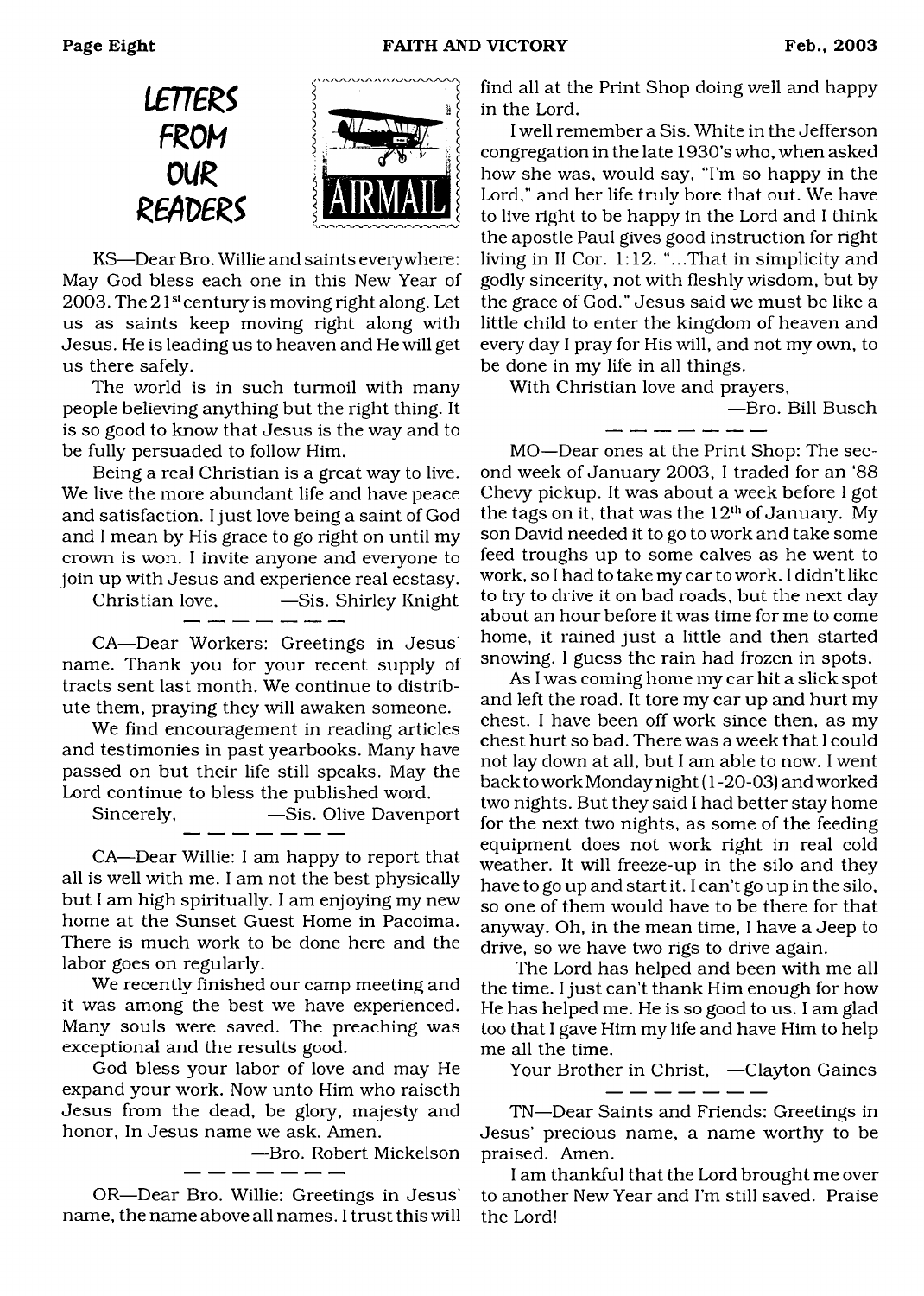I was ministering to the congregation on the last Sunday of the year 2002, and I asked them if they had a name for God and how He's been to them for the year, what would His name be? They began one by one saying,"Wonderful," "Blessed," "Helper," "Provider," "Gracious," "Problem Solver" and "Comforter," along with an explanation. But, O Glory, I told them mine was "Faithful."

Getting back to work after the holidays (I work third shift) and upon wakening after prayer and meditating on God's Word, He gave me a song, pg. 56, The Faithfulness of God. He only gave me the chorus and one verse.

Chorus: Oh trust in God, Oh trust in God, Oh trust in God, Oh trust in the faithful God.

Verse 3: The word he has spoken shall forever stand, It will never pass away. By it were the heavens made the sea and all the land, It is surely the same today.

"For I am the Lord, I change not...." Mai. 3:6.

"Jesus Christ the same yesterday and to day and forever." Heb. 13:8.

"For ever, O Lord, thy word is settled in heaven." Psa. 119:89.

"Blessed is the man that trusteth in the Lord, and whose hope the Lord is." Jer. 17:7.

"They are new every morning; great is thy faithfulness." Lam 3:23

"...and thy faithfulness reacheth unto the clouds." Psa. 36:5.

O Praise the Lord for His faithfulness. Our God is great and is greatly to be praised. I will ever thank the Lord for His faithfulness to me and pray that I can be just as faithful to Him as He has been to me.

Sincerely, One who means to go on,

—Sister Mary McDonald

SC—Dear Saints: Our hearts are burdened for a family in need, Andy and Marie Weatherford. The husband and father has been out of work for several months following back surgery. He recently found out that he will not be released to go back to work until May, or maybe even longer. They are in serious financial need at this time. They have two young boys, and are in danger of losing their home. Please pray for this family. — Sis. Cheryl Smith

(For more information about this family you may contact Bro. Carl Shaffer (803) 492-3256. —Editor)

BC Canada—Dear Sir: Greetings in the name of our Lord Jesus Christ. Today I begin to live the days of the eightieth year of my being on this earth. When I was thirty-eight years old, I was bom from above. Thank you, Lord!

In the beginning of 1962, I died and was on my way to Hell and when I was but 75 feet or so from it's doors, One, who was with me granted my request to let me go back in my body. I promised Him that I would never again sin, but He said, "Go back in your body but you will still sin." As you can imagine, I've spent years trying to find a way to live here without sinning.

One day I prayed to the Lord Jesus, asking what would happen if I read the book of Romans and believed the words, after understanding what I read, and then did what the words said. Instantly two hands appeared over my head holding a big chain. The hands pulled on the chain breaking it in two. From this I understood the power of sin is broken by believing what God says in the book of Romans. Of course, He will have us believe every word of His Scriptures, but I was seeking to be free from sin.

When I witness as to how the Lord Jesus Christ made me free from sinning, very few receive it. I'm hoping you will believe me.

Yours in Christ, —Bro. S. E. Cousineau

#### **From India...**

Jan. 17, 2003—Dear Bro. Willie Murphey and dear saints abroad: Greetings to all of you dear ones again this New Year in the glorious name of Jesus. Thank you for your letter dated Jan.6 and the enclosures were noted with much appreciation. May God bless each dear one who prays and supports our labors in India.

We thank God for the blessings He showered on our 38th General Convention last week which ended with many blessings and victories. Bible studies, morning services, night meetings, baptismal service, feet washing and the Lord's Supper, Ministers' meeting and etc. were real good.

Two brothers from Meghalaya state, which is about 3500 Km from our place, also attended our convention. They speak Khasi language as well as English. Meghalaya is a state on the north eastern side of India. I have the desire to visit them and Lord willing our work can be started there. Let us exchange our prayers.

Yours in Him, —Bro. John Varghese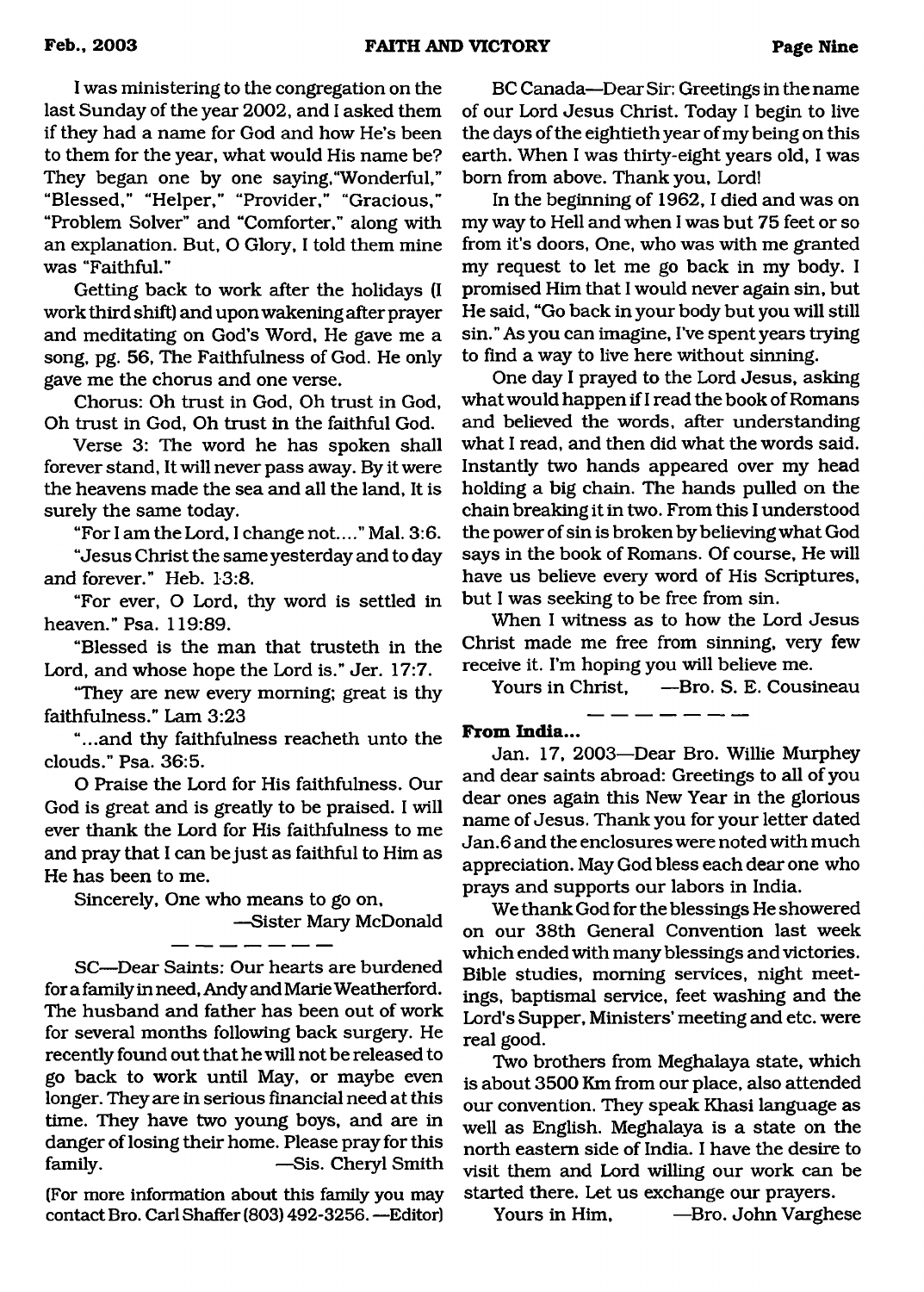

**Opal Bernice Bradley** was the youngest daughter bom to Hattie (Lamberson) and Jesse Everette on May 15, 1925 at Grubbs, Ark. She died on Jan 4,2003 at the age of 77 years at the Chetopa Manor Nursing Home.

In her early teens, Opal got saved and had a tender conscience to do those things that pleased her Lord. As a member of the Church of God, she taught the Junior Sunday School class.

At the age of nineteen she and Roy Madison Bradley were married in the home of a minister at Newport, AR. To this union one daughter, who died at the age of 2 months, and three sons were bom. They lived on a farm near Weiner, AR and she worked alongside her husband chopping and picking cotton. They raised a large garden and after working in the fields all day she would come in and can produce until late at night.

On an old treadle sewing machine, Opal made shirts for the boys. She also enjoyed making quilts and quilting them by hand. She was a faithful wife and mother. When the boys were out at night they could count on Mama being up watching and praying' until they got home. She was on her knees praying for mercy for her son, Luther, the night he died.

After the boys were grown, they moved to Grubbs, AR and Opal worked as a housekeeper. In 1979, they moved to rural Bartlett, KS. After Roy passed away in 1984, she moved to Shawnee, OK and worked for 18 years as a laundress. She was a blessing to the sick by going into the homes of different ones and staying as long as needed. Because of failing health, she moved back to KS in Feb. 2001.

After falling and breaking her arm this past November, she was admitted to the Chetopa Manor Nursing Home. We thank God for His mercy in sending the angels while she was sleeping to carry her to her eternal home. No more changes in life, no more heartaches.

Her husband, Roy; daughter, Lela Mae; and one son, Luther, preceded her in death.

She leaves to cherish her memory, two sons, Randel and DeLoris Bradley of Bartlett, KS and Jerry and Joyce Bradley of Searcy, AR; 10 grandchildren and 21 great grandchildren; two sisters, Ivie Mross of Pleasanton, TX and Mattie Kagen of Newport, AR; and many nieces, nephews, relatives and friends.

The family would like to thank each one for their prayers, thoughts and expressions of love during this time.

The funeral service was conducted on January 7, 2003 at Bath Funeral Home in Chetopa, KS with Bro. Michael Smith and Bro. Ivan Eck officiating.

**Mary Ellen Cooks,** the youngest daughter of the late Robert T. and Mary I. House, was bom on March 23, 1942 in Dover, OK. She departed this life on October 22, 2002 in Wichita, KS at the age of 60 years and 7 months. Her parents, five sisters and one grandchild preceded her in death. The House family moved to Wichita in 1947. Mary (Ella Mae, as many family members and friends knew her) attended school at L'Ouverture, Horace Mann and North High in Wichita.

Mary had worked with the Head Start program in Wichita and was office manager at the American Heart Association until her retirement after 28 years of employment there. She loved to write/type letters and send cards to friends and relatives, collect pictures and do things to help others. Mary gave of herself to those she loved and she received joy, peace and love. She was special to many because many were special to her. She will be greatly missed by all that knew her. She leaves to mourn, then cherish her memory; two sons, Darryl J. Cooks and Gary L. Cooks, both of Wichita; three grandchildren, Gary L. Cooks Jr., Stephanie Clardys (Cooks) and Calienta Cooks; five sisters, Ardelia E. Ballard, Virgie L. Logan, Sonya M. House, Gaynell N. Ross all of Wichita, KS, Ora D. Scruggs of Modesto, CA; a cousin, Marvin Phillips Sr. and his wife Elverta were her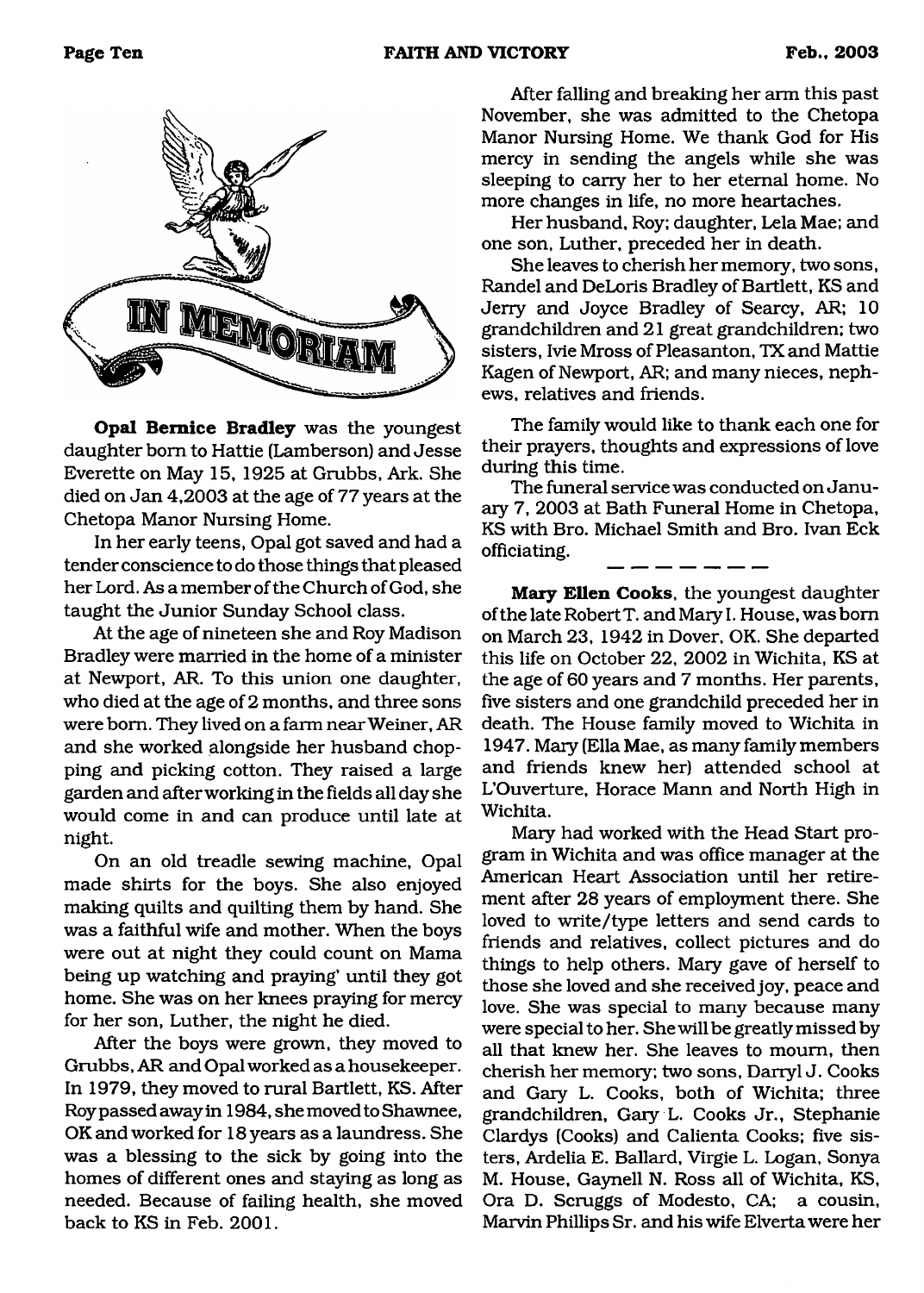special brother and sister; one uncle, Lincoln "Demp" House; two aunts-in-law, Delores House and Glennell Gracey; nieces, nephews and a host of other relatives and friends.

The funeral services on October 30, were officiated by Bro. Emmanuel Gracey. Her body was laid to rest at the Maple Grove Cemetery.<br> $\frac{m}{n} = \frac{m}{n} = \frac{m}{n} = \frac{1}{n}$ 

**A. K. (Ken) Hutchinson** was bom December 9, 1922 to Gerald and Elsie Hutchinson in Mulvane, KS. He was the fourth of seven children. He went to be with the Lord November 11, 2002 after a lengthy illness. His parents and eldest brother, Clyde Hutchinson, preceded him in death.

He married Ruby Whishon on October 21, 1945. They had 57 years together and reared two children. He is survived by his wife, Ruby; Dean and Deborah Hutchinson (son and daughter-in-law); grandsons, Kevin Scott and Aaron Dean Hutchinson; Anita and Terry Tillett (daughter and son-in-law); grandsons, Eric Matthew and Aaron Richard Tillett. Also surviving are brothers, Eldon and Herbert; sisters, Bernice, Ruth and Marie.

Services were held at Weddle Mortuary in Stayton, OR, November 15, 2002. Bro. Bob Wilson, pastor of the Church of God in Jefferson, OR officiated. He was laid to rest at Fairview Cemetery at Gates, OR.

I thank the Lord for His help and blessings to me and our children at the passing of our dear husband, father and grandpa. The prayers, food and every kindness was much appreciated. A special "thanks" to those who were with us at the last. God bless you all.

 $-$ 

Sincerely,

—Sis. Ruby Hutchinson and family

**Lois Elizabeth Prichard** was bom May 29, 1927, in Wichita, KS and departed this life December 29, 2002, in Wichita at the age of 75. She was the daughter of Lloyd and Luella Macy. At the age of 16 she married Dee Johnson and to this union six children were bom. In 1969 she married Lee Prichard and acquired three more sons. She worked as a ward clerk in Pediatrics at Wesley Medical Center for 32 years, retiring when her health began to fail several years ago. She made and decorated cakes for a number of years, often burning the midnight oil to be sure the cakes were real pretty.

Lois attended the Church of God and was a faithful and devoted member. She loved being at church and attended as long as she was able to press out when she was sorely afflicted. She loved the Lord and was able to submit to and look forward to going home to heaven after being told in October that her time was short.

Her survivors include her faithful husband Lee; three sons, Jimmy and Don Johnson of Neosho, MO; Danny of Howard, KS, Lloyd "Buddy" of Wichita, KS; two daughters, Jerry Lou Dody of Portland, OR and Barbara Sisk of Leon, KS; Three stepsons, Robert Lee, William and Ronnie Prichard; two brothers, Don Macy of Idaho, Lloyd "Sonny" Macy of FL; two sisters, Barbara Bohn of Wichita, Joanie Bohn of Columbus, OH; 18 grandchildren; 16 great-grandchildren; one great-great-grandchild; a number of other relatives, saints and friends.

Funeral services were officiated by Bro. Emmanuel Gracey. She was laid to rest in the White Chapel Memorial Gardens.

-----**Bro. Walter Watson** was bom May 2, 1923 in Huffman, OK to Mrs. Ruth and Mr. Walter Watson, natives of LA and GA. He was the second of five children. He passed from this life November 18, 2002 at the age of 79. His parents, two brothers and one sister preceded him in death.

Walter worked on a farm for much of his young life, until his parents relocated in Oklahoma City. He was later employed at the Oklahoma Paper Co. until he retired.

Walter answered the call to salvation in 1989 and attended Green Pastures Church of God under the leadership of Bro. Charles Chandler until his health failed him.

Walter leaves to cherish his memory one daughter, Mrs. Rose Regina Walker and husband Bobby Walker; two grandchildren, Bobby Jr. and Deliece Walker, all of Oklahoma City; one brother, Willard Watson: niece, Luticia Chinedu of the home; a host of other nieces, nephews, great nieces, great nephews, cousins, saints and friends.

Funeral services were conducted on November 19, 2002. Bro. Charles Chandler officiated. His burial followed in the Trice Hill Cemetery, Oklahoma City, OK.

"Precious in the sight of the Lord is the death of his saints." ——Psalms 116:15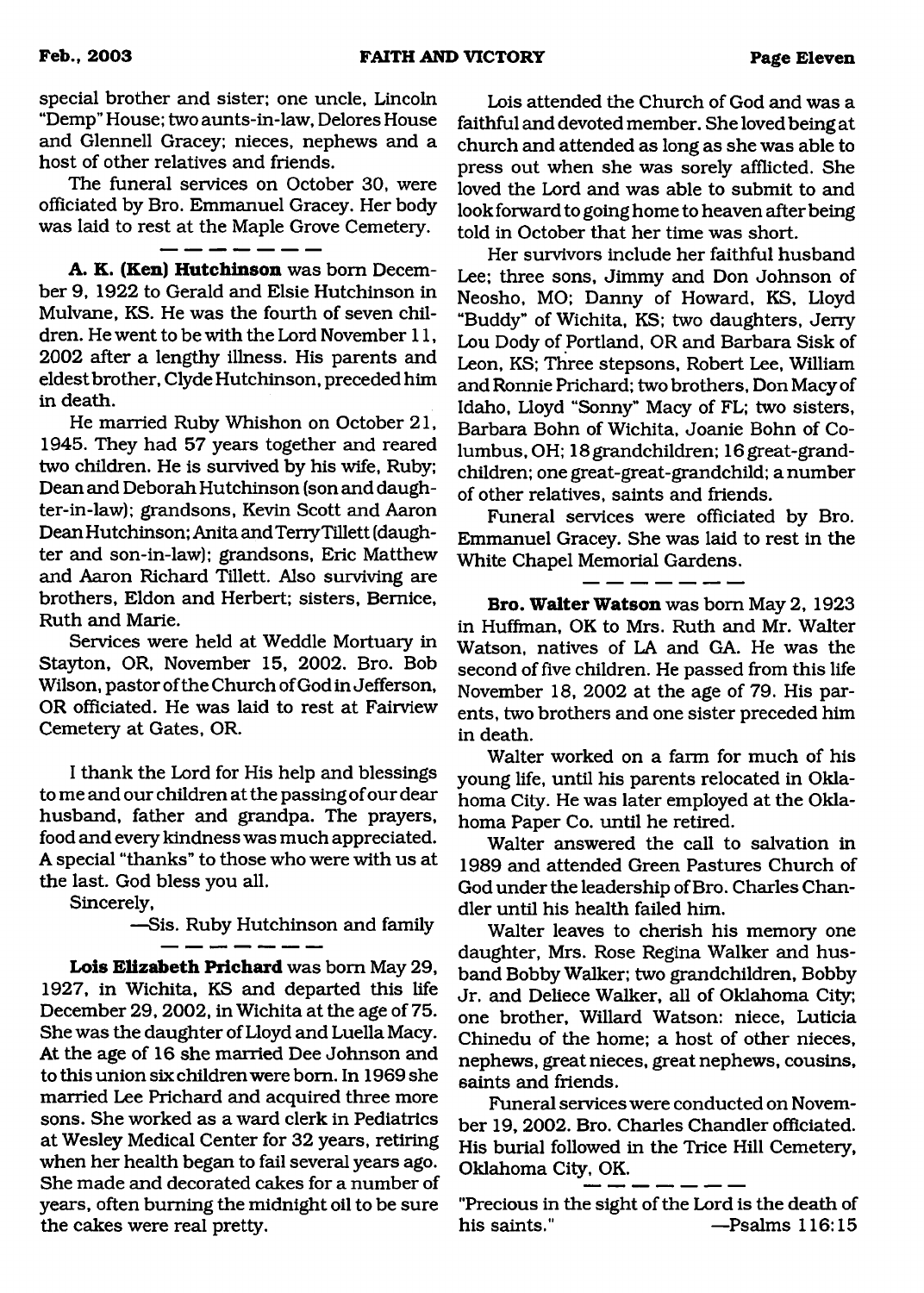### **Preparing For the Final Exam**

### (Continued from page 3)

Is there wickedness in me? Sin, the transgression of God's law, separates us from the Lord. (Rom. 3:20-23.) If we feel a distance between us and God, then we should take inventory of our thoughts, attitudes, words and actions to see if there is any disobedience in us. Have I disobeyed the written Word of God? Did I fail to obey a whispered command from the Holy Spirit? Any time the Holy Spirit checks a sanctified Christian and shows them an error in their life, they have a responsibility to follow His leadings to correct it. (James 4:17.)

Jesus talked about the agreement of the Word and the Holy Spirit that ".. .will reprove the world of sin,..." John 16:8. Jesus told His disciples "...the Holy Ghost, whom the Father will send in my name, he shall teach you all things, and bring all things to your remembrance, whatsoever I have said unto you." John 14:26. Deep love for our Lord Jesus Christ will compel us to study the written Word of God, listen to the Holy Spirit's dealings and then apply this agreement to our lives.

In the same passage of scripture Jesus said, "If you love me, keep my commandments." As we read through the parables and the lessons that Jesus taught, we need to examine our hearts and ask, "Am I obeying the commands of Jesus?" "Does my spirit or attitudes reflect His image?" If we see an error or fault, let us be quick to correct it so that our communion with the Lord is not broken.

What we think about is often what we talk about. Our words tattle on our heart. Mean, immoral, inconsiderate words should not come from a sanctified heart. Jesus rebuked such a shame: "O generation of vipers, how can ye, being evil, speak good things? for out of the abundance of the heart the mouth speaketh. A good man out of the good treasures of the heart bringeth forth good things: and an evil man out of the evil treasure bringeth forth evil things." Mat. 12:34,35 'Therewith bless we God, even the Father; and therewith curse we men, which are made after the similitude of God. Out of the same mouth proceedeth blessing and cursing. My brethren, these things ought not so to be."

James 3:9-10. If there are words slipping through our lips that are not Christ-like, then we need to examine our hearts, identify the problem, and by the grace of God destroy the bad attitude that caused the wrong words to come from our mouths.

If our hearts are trusting in the Lord, then peace, purity, love and other good seeds will germinate our words and produce fruits of righteousness. Praise and rejoicing easily flows from a pure heart. It is by the word of our testimony that we overcome the enemy of our soul. (Rev. 12:11.) "For by thy words thou shalt be justified, and by thy words thou shalt be condemned." Mat. 12:37. How careful we should be that the spirit of our words be of Jesus Christ! Oh, Lord, examine my words and my heart that there be no wicked attitudes flowing from me! The deeds that we do and the places that we choose to go also portray the contents of the heart. Do our works show faith in God as Father Abraham's did? (James 2:17-26.) At the great judgement day our works will be tried by fire. The stubble, wood and hay of fleshly desires will bum away and only the gold, silver and precious stones of spiritual works will be treasures for heaven. (I Cor. 3:11-15.) Do we spend more time in playing or in praying? Do we read the newspaper more or the Bible? Do we neglect to help those in need because we want something bigger and better ourselves? Why waste so much energy working for the flesh when we can use our time and talents to encourage others to serve the Lord.

Now is the time to examine our daily work and see how many treasures we are laying up in heaven. God has given us life, time, money and talents—are we using them for His glory? On the final exam, our stewardship must meet the Judge's approval. (Mat. 25:14-30.) Time will be over and there will be no second chance to work for the Lord.

How prepared are we for the final exam? Check over the list: no sin, obedience to the written Word and the Holy Spirit, good words, spiritual works—all under the blood of Jesus Christ. Study and know what will be expected of you on that final Judgment Day. "Work out your own salvation with fear and trembling," knowing that our God is a consuming fire purging out all impurities that will hinder us from passing the final exam. (Phil. 2:12; Heb. 12:29.)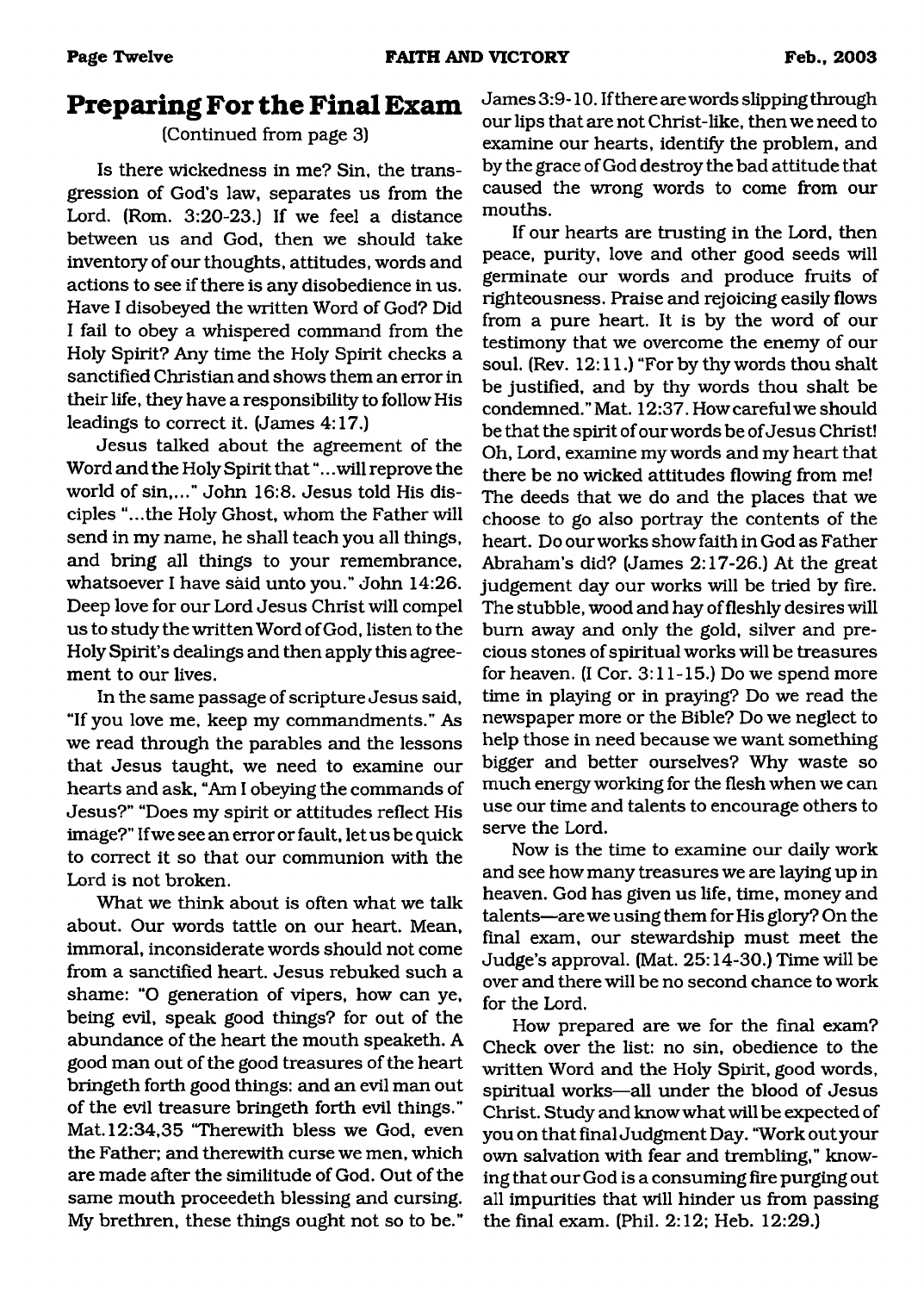## <span id="page-12-0"></span>**DECISION**

By Grace E. Kriebel G.T. Feb. 26. 1903 100 years ago

Decision is one of the most necessary principles of the human character, and, when actuated by the Spirit of God, it becomes a mighty thunderbolt against the forces of the devil. It is that which every child of God must have in order to ever reach heaven and immortal glory; for there are so many ways which satan has schemed to bewitch and seduce God's elect from the path of righteousness, that, in order to keep under the anointing of the Holy Spirit, we must have a decided, No, to all his suggestions, and a decision to go through at any cost. Just as soon as our decision weakens, our faith becomes weak, and inroads to our souls are made by the devil. We are not able to trust God for the fulfillment of His contract, if we are letting down a little here and there, and are undecided.

When we first started out in this blessed way to serve God with all our heart it took all there was for us, and how gladly did we lay aside every weight and the sin which did so easily beset us, and felt that we could run with patience the race that was set before us. But how is it today? Are the same weights laid aside never to be taken up again? Are you as decided against them as you were then, or have you, like Lot's wife, looked back? The Word tells us that "No man, having put his hand to the plow, and looking back, is fit for the kingdom of God." Luke 9:62.

One of the most successful ways satan has of weakening the decision is by getting you to neglect secret prayer and earnest devotion to God, perhaps, making you feel that your work is so rushing, or temporal duties so great, that you must attend to them first; and, if you will let down just a little the first time, he will try it again and again until God finally lets you into a good hard battle with the devil, and you are awakened to the fact that you are weak, and God, far off. Little by little you have been bending to his forces, until you are captured and overcome.

"Let us run with patience. " I like this thought, and truly it is sweet to the soul who is all given up to God, and whose only object in life is to live to please the great Giver of all good. Do you feel yourself to be as patient in this race for God as you were ten years ago when you first gave your heart to Him, or has your patience grown threadbare at times, and have you given away a little? If this be the case, stop and examine the heart, and look well to it, before another day shall pass by, that you are decided to go the whole way with God. Satan would like to have you pass on with a profession without the real possession. But, if this is not your experience and you are on the Bible line, then give no listening ear to the enemy of your soul. We are weak of ourselves, but if wholly given up into the hands of God, He will uphold us and be to us strength in every battle. "When the enemy shall come in like a flood, the Spirit of the Lord shall lift up a standard against him." Isa. 59:19. We have no time to grow faint-hearted, but the Lord commanded, "Be strong and of a good courage." What are the trials of this life to compare with the grandeur and beauties of heaven?

# **FIGHTING THE GOOD FIGHT OF FAITH**

30S

By C. W. Naylor From the Book *Heart Talks*

Paul said, "Fight the good fight of faith." This world is a battle-ground of spiritual forces. If we are spiritual beings, it is impossible that we should hold ourselves neutral and stand apart from those forces that are in conflict. We must stand on one side or the other of the battle array. Jesus has said, "He that is not with me is against me." Since we must be in the conflict whether we will to be or not, it behooves us to be on the right side. When we know that we are on the right side, then the thing of greatest importance to us is the method of our warfare. Since we wrestle not against flesh and blood, but against the principalities and powers of evil, it is not strange that our weapons should be "not carnal" weapons, which are effective against material foes, but those spiritual weapons that are "mighty through God."

One great outstanding fact in this battle of life is that it is necessarily a battle of faith. As I observe some people's methods of trying to fight this Christian warfare, it seems to me that they are rather fighting the fight of unbelief, or of doubts. Instead of being confident with the confidence that true faith gives, they are all the time fearful. They are never certain they are going to win. They are never certain that their methods are going to prevail. They are always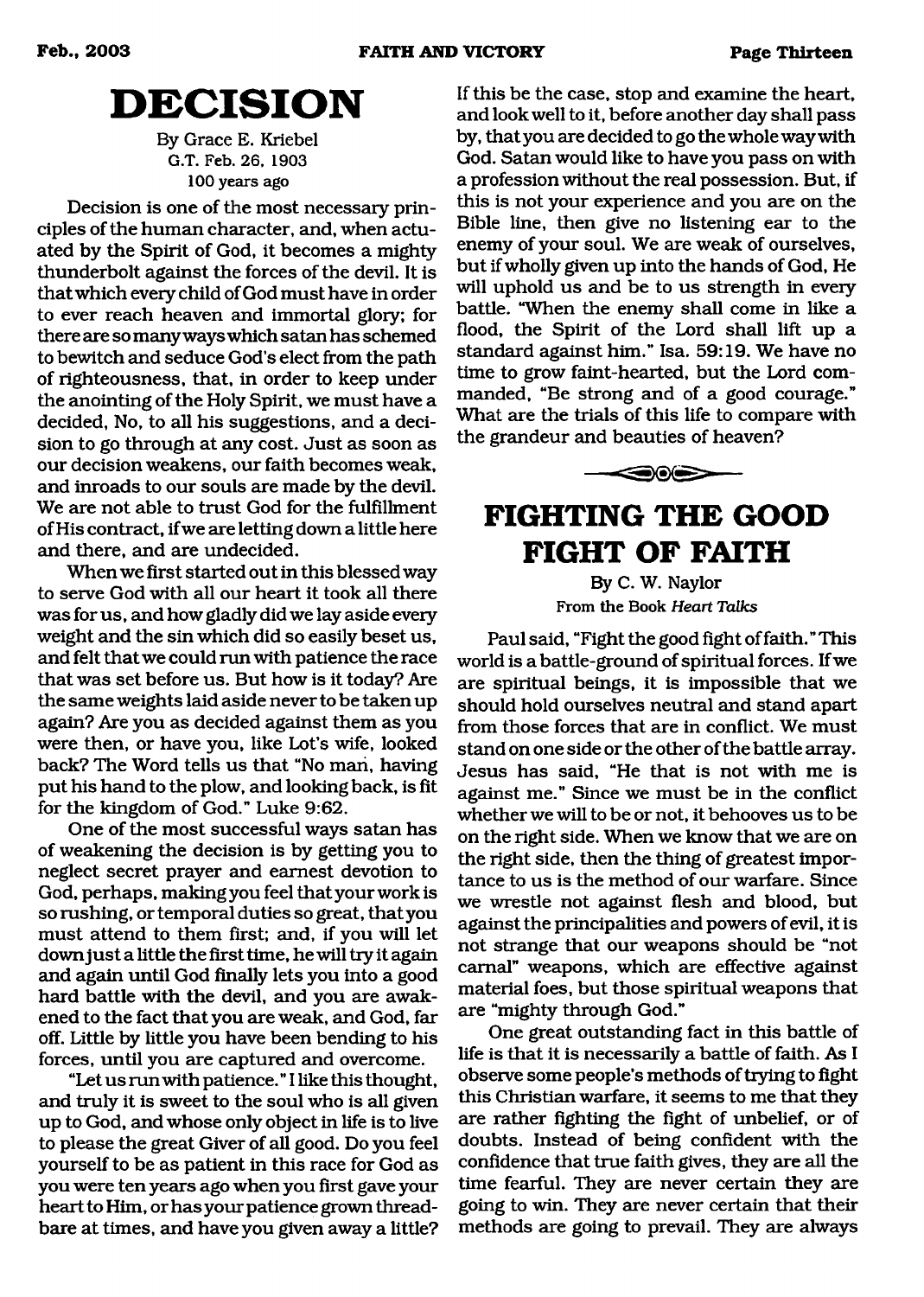trembling and uncertain. When they do gain a victory, it seems more like a piece of good fortune than the result of their fighting. When they see a conflict coming, they shrink from it and look for some way to evade it. They are filled with fear of the outcome. Sometimes they fight in desperation and win; and when they see that they have won, they are surprised. They were almost sure that they would lose the battle; they were almost certain of defeat, but in some way they won. That victory, however, does not give them much courage to meet the next conflict. They meet it with the same fearfulness, with the same unbelief, with the same doubt. There is not the joyful note of victory in their song. They do not face the future with confident expectation of winning. They are continually harassed with their doubts; they are constantly troubled with forebodings. It is better to fight thus than not to fight at all, but there is a better way than this to fight.

Faith is the mightiest of all weapons. When our spirits are armed with faith, we may go confidently into any battle. We may have expectation of winning. We may know before we fight that victory is ours. We may face our adversary with calm confidence and with a consciousness of an indwelling power that is greater than his power. Has not God said, " Greater is he that is in you, than he that is in the world?" If our faith claims that to be so, then God will make it so to us.

We must have faith in God. He is our leader. The army that does not have confidence in the ability and courage of its leader is half defeated before it goes into battle. Most of us, I think, have confidence in God's ability as a Leader, and in His power and wisdom, and believe that He is able to overcome our foes. It is not His ability that we doubt. The only question that confronts us is, "Will He use that power to conquer our enemies?" We see that He has made many promises. It is easy to believe, in a general way, that they will be fulfilled; but when it comes to making direct applications to the situations that we meet, it is there that faith sometimes fails. Will God fight for us on this special occasion? Will God help us now? Will He really make good His word to us? or will He fail us in the critical moment?

If God's promises are true, then the ones that relate to our particular needs are true, and they are true now. If they are true to others, they are true to us, for God is no respecter of persons. And if they are true to us, they are true to us now as well as they were yesterday and will be tomorrow. It is so easy to think that God would help others. They are more worthy than we are. Do you feel this way? Do you feel that if it were somebody else in your place, you could easily have faith that God would help? Then, why not have faith that God will help you?

This brings us to the next, important thought: We must have faith in ourselves as well as in God. We must have faith in our integrity and loyalty. Do we mean real business for God? Have we thrown ourselves unreservedly on the side of God in this battle? Do we intend with all our souls to fight the good fight of faith? Do we have it really settled that we are going to do the right? So many *want to* do the right, but they are not sure that they *will* do it. They mean to do it, but they are constantly afraid that they will fail in doing it. This is not faith. Have confidence in yourself; not only in your loyalty and integrity and purpose to serve God, but also in your ability to do it. You can do it. You can do it as well as anyone else. That doubt and fearfulness that you have will only be a hindrance to you. Get rid of it. Develop confidence in yourself not overconfidence that depends upon yourself, but that true confidence that depends upon God helping you and that arms you with courage and trust in God and in yourself.

You must also have confidence in your weapons. Our weapons are "mighty through God," we are told. God has told you how to win and just as surely as you follow His instructions and trust in Him for results, He will cause you to wear the victor's crown. Our cause is a righteous one. Have faith in that cause, and know that right must triumph. But remember that you cannot win unless you put your faith into your fighting. "This is the victory that overcometh the world, even your faith." Believe that you will win. No matter how weak you are, no matter how great your foe, no matter what may confront you, go into the conflict with that courage that is bom of faith. Believe that God will give you the victory. Do not consider defeat at all. Let your faith mount up, and say: "I can win, and I will win. In God I will conquer." Throw away your doubts. Make an end of them. Trust in God. His Word is true. You can believe it if you will, and believing it, you shall be more than conqueror through Him that loves you.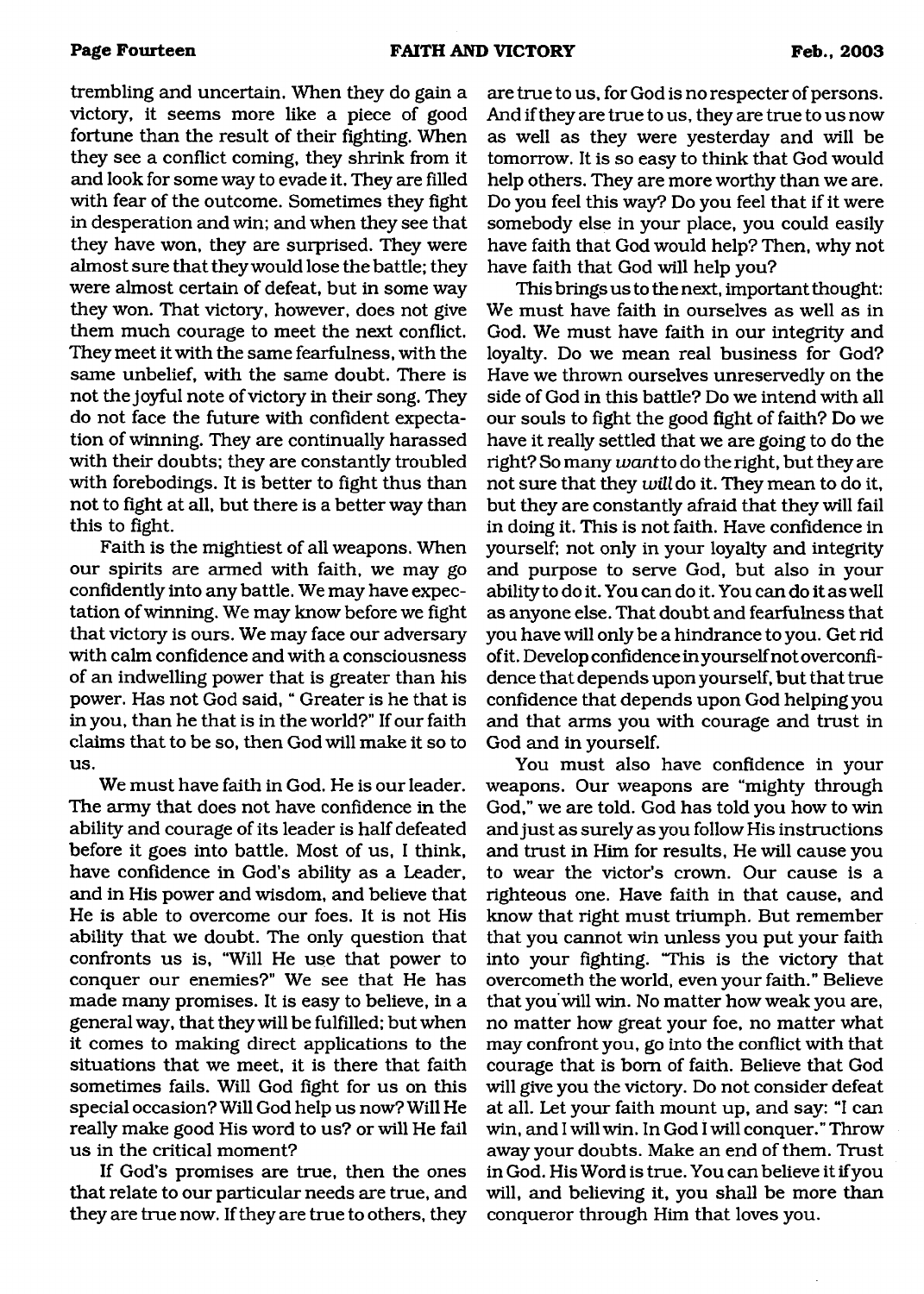# <span id="page-14-0"></span>**Death-bed Repentance**

BYW.J. HENRY

A great many people think that they can live for the devil all the days of their life, and that after having refused to serve God in their health, resisted the Spirit of God, refused His mercy and trampled on His blood, they can repent on their death-bed, and God will have mercy upon them and save them. They fail to understand what repentance is. God's Word says, "The goodness of God leadeth thee to repentance." Then it is not fear of death. "Godly sorrow worketh repentance:" not sorrow because we must die and are afraid of going to hell. People who have had the opportunity of getting saved in life, and refused and neglected their salvation, and chose rather to live to please the devil and the lusts of the flesh, have not a single promise in the Word of God that they can be saved on a death-bed.

The Word positively teaches: "No man can come to me, except the Father which hath sent me draw him." Jno. 6:44. Again, "Seek ye the Lord while he may be found, call ye upon him while he is near." Isa.55:6. This plainly teaches that God by His Spirit is drawing us to Him, and when He is especially near to us, and if we come when He is drawing by His convicting Spirit, and call upon Him for mercy while He is thus so near, He- will hear us, and as the next verse says, He will "abundantly pardon." It also teaches that if we do not come while He is drawing us by the gentle wooing of His convicting Spirit, there may come a time when we can not come at all, and there is a time when He is not near us and will not hear us.

In the first chapter of Proverbs beginning with the 24th verse, we read as follows: "Because I have called, and ye refused; I have stretched out my hand, and no man regarded; but ye have set at naught all my counsel, and would none of my reproof. I also will laugh at your calamity; I will mockwhen your fear cometh; when your fear cometh as desolation, and your desolation cometh as a whirlwind; when distress and anguish cometh upon you. Then shall they call upon me, but I will not answer; they shall seek me early, but they shall not find me." This truly is an awful warning for us to repent while God is seeking us, and a positive proof that if we will not heed His call, the time may come when He will not hear us.

"But" says one, "was not the thief saved in FAITH AND VICTORY FAITH AND VICTORY

his last hours?" Yes, we believe that he was, but we have no proof that he ever had the privilege of turning- to the Lord before. You and I have better privileges than he had, and dare not wait until death and take chances of being saved, as he. I do not say that a man can not be saved on his death-bed, but I have little confidence in such repentance. I fail to see a single promise in the Word for those who neglect or reject the offers of mercy in health in the hopes of being saved on a death-bed. Besides this, I have seen some who thought they were going to die, profess to get saved; but as soon as they got well they went back into sin the same as before, which proved they were not really saved.

Let me warn you, dear reader, to repent while God is calling you, before His Spirit of conviction takes its everlasting flight. If you hear His voice inviting you to come, do not harden your hearts, hasten to let Him in **TODAY.**